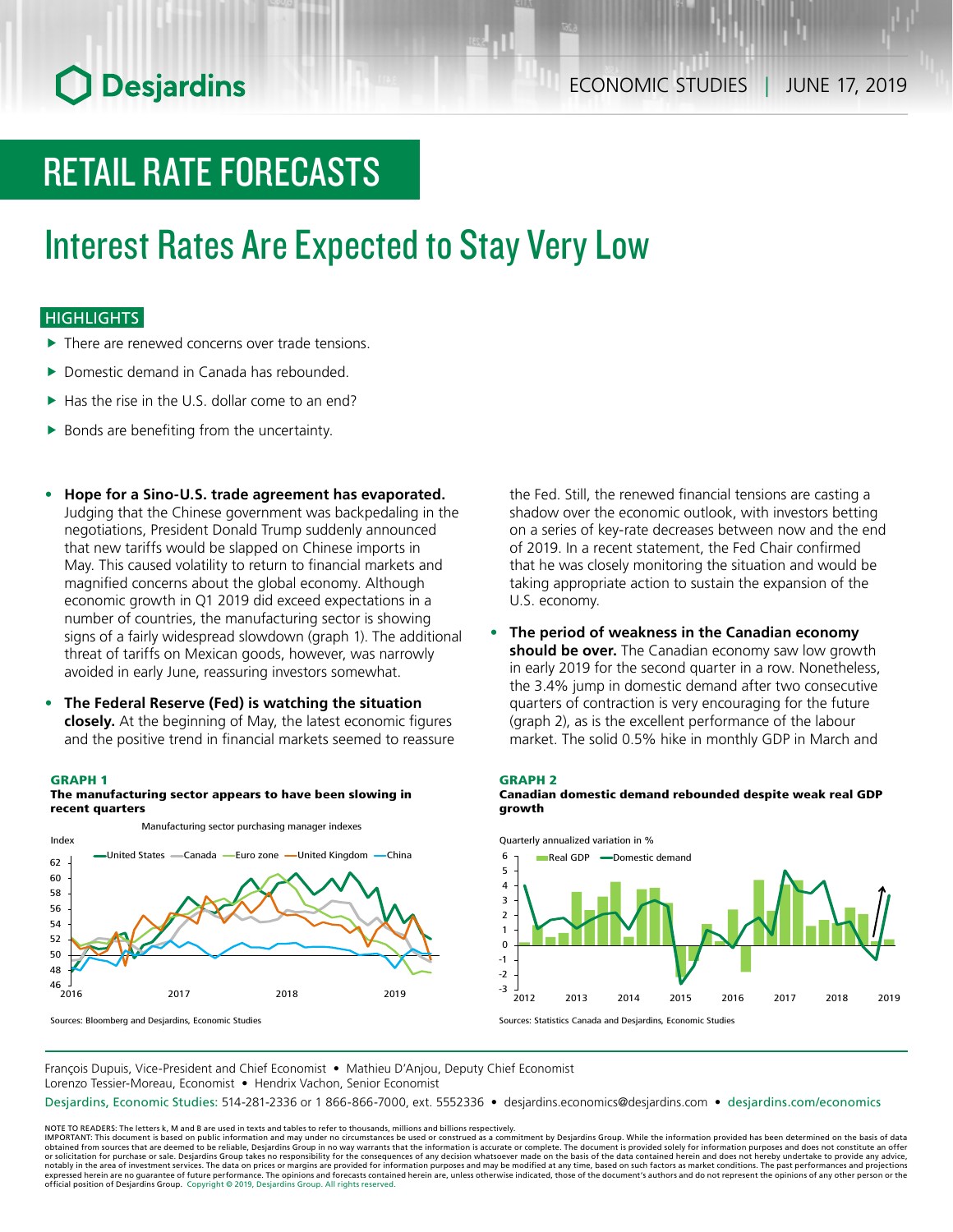improvement in the export sector also suggest more robust growth as early as Q2. Whereas the scenario of a temporary slowdown in the Canadian economy followed by a rebound seems to be coming true even as international threats are on the rise, all indications are that the Bank of Canada will be keeping key rates where they are for a long time.

- **• Bond yields plunge.** Already extremely low, U.S. and Canadian bond yields have declined significantly in recent weeks (graph 3). The resurgence in trade tensions made bonds more attractive and motivated investors to count increasingly on monetary policy easing, especially in the United States.
- **• Retail rates will remain very low in the coming quarters.** The plunge in bond yields since last fall had an impact on the cost of funds for Canadian financial institutions, and some posted retail rates were lowered. The drop in negotiated mortgage rates was even more pronounced. Without a decrease in Canadian key rates, it would be surprising to see retail rates continue to follow a downward trend. However, there is every indication that rates will remain very low for a long time to come.

### GRAPH 3





Sources: Datastream and Desjardins, Economic Studies

## TABLE 1

## **Forecasts: Retail rate**

|                                | <b>DISCOUNT</b><br><b>RATE</b> | <b>PRIME RATE</b> | <b>MORTGAGE RATE</b> |               |               | TERM SAVINGS <sup>1</sup> |               |               |
|--------------------------------|--------------------------------|-------------------|----------------------|---------------|---------------|---------------------------|---------------|---------------|
| IN %                           |                                |                   | 1 year               | 3 years       | 5 years       | 1 year                    | 3 years       | 5 years       |
| <b>Realized</b> (end of month) |                                |                   |                      |               |               |                           |               |               |
| Dec. 2018                      | 2.00                           | 3.95              | 3.79                 | 4.34          | 5.54          | 1.40                      | 1.60          | 2.00          |
| January 2019                   | 2.00                           | 3.95              | 3.79                 | 4.34          | 5.54          | 1.40                      | 1.60          | 2.00          |
| February 2019                  | 2.00                           | 3.95              | 3.79                 | 4.34          | 5.54          | 1.40                      | 1.60          | 2.00          |
| <b>March 2019</b>              | 2.00                           | 3.95              | 3.79                 | 4.34          | 5.34          | 1.40                      | 1.60          | 2.00          |
| April 2019                     | 2.00                           | 3.95              | 3.79                 | 4.34          | 5.34          | 1.40                      | 1.60          | 2.00          |
| May 2019                       | 2.00                           | 3.95              | 3.79                 | 4.34          | 5.34          | 1.40                      | 1.60          | 2.00          |
| June 17, 2019                  | 2.00                           | 3.95              | 3.79                 | 4.34          | 5.34          | 1.40                      | 1.60          | 2.00          |
| <b>Forecasts</b>               |                                |                   |                      |               |               |                           |               |               |
| End of quarter                 |                                |                   |                      |               |               |                           |               |               |
| 2019: Q2                       | 2.00                           | 3.95              | $3.55 - 3.85$        | $4.05 - 4.45$ | $5.05 - 5.45$ | $1.15 - 1.45$             | $1.35 - 1.65$ | $1.70 - 2.10$ |
| 2019: Q3                       | $1.75 - 2.25$                  | $3.70 - 4.20$     | $3.50 - 4.00$        | $3.85 - 4.40$ | $4.90 - 5.40$ | $1.05 - 1.55$             | $1.30 - 1.80$ | $1.50 - 2.00$ |
| 2019: Q4                       | $1.75 - 2.25$                  | $3.70 - 4.20$     | $3.40 - 4.00$        | $3.75 - 4.35$ | 4.80-5.40     | $1.00 - 1.60$             | $1.25 - 1.85$ | $1.40 - 2.00$ |
| 2020: Q1                       | $1.75 - 2.25$                  | 3.70-4.20         | $3.35 - 4.05$        | $3.70 - 4.40$ | $4.75 - 5.45$ | $0.95 - 1.65$             | $1.20 - 1.90$ | $1.35 - 2.05$ |
| End of year                    |                                |                   |                      |               |               |                           |               |               |
| 2020                           | $1.50 - 2.50$                  | $3.45 - 4.45$     | $3.20 - 4.20$        | $3.55 - 4.55$ | $4.60 - 5.60$ | $0.80 - 1.80$             | $1.05 - 2.05$ | $1.20 - 2.20$ |
| 2021                           | $1.00 - 2.00$                  | $2.95 - 3.95$     | $3.10 - 4.10$        | $3.40 - 4.40$ | $4.60 - 5.60$ | $0.65 - 1.65$             | $1.05 - 2.05$ | $1.20 - 2.20$ |
| 2022                           | $1.00 - 2.00$                  | $2.95 - 3.95$     | $2.95 - 3.95$        | $3.20 - 4.20$ | $4.50 - 5.50$ | $0.50 - 1.50$             | $0.90 - 1.90$ | $1.15 - 2.15$ |

<sup>1</sup> Non-redeemable (annual); NOTE: Forecasts are expressed as ranges.

Source: Desjardins, Economic Studies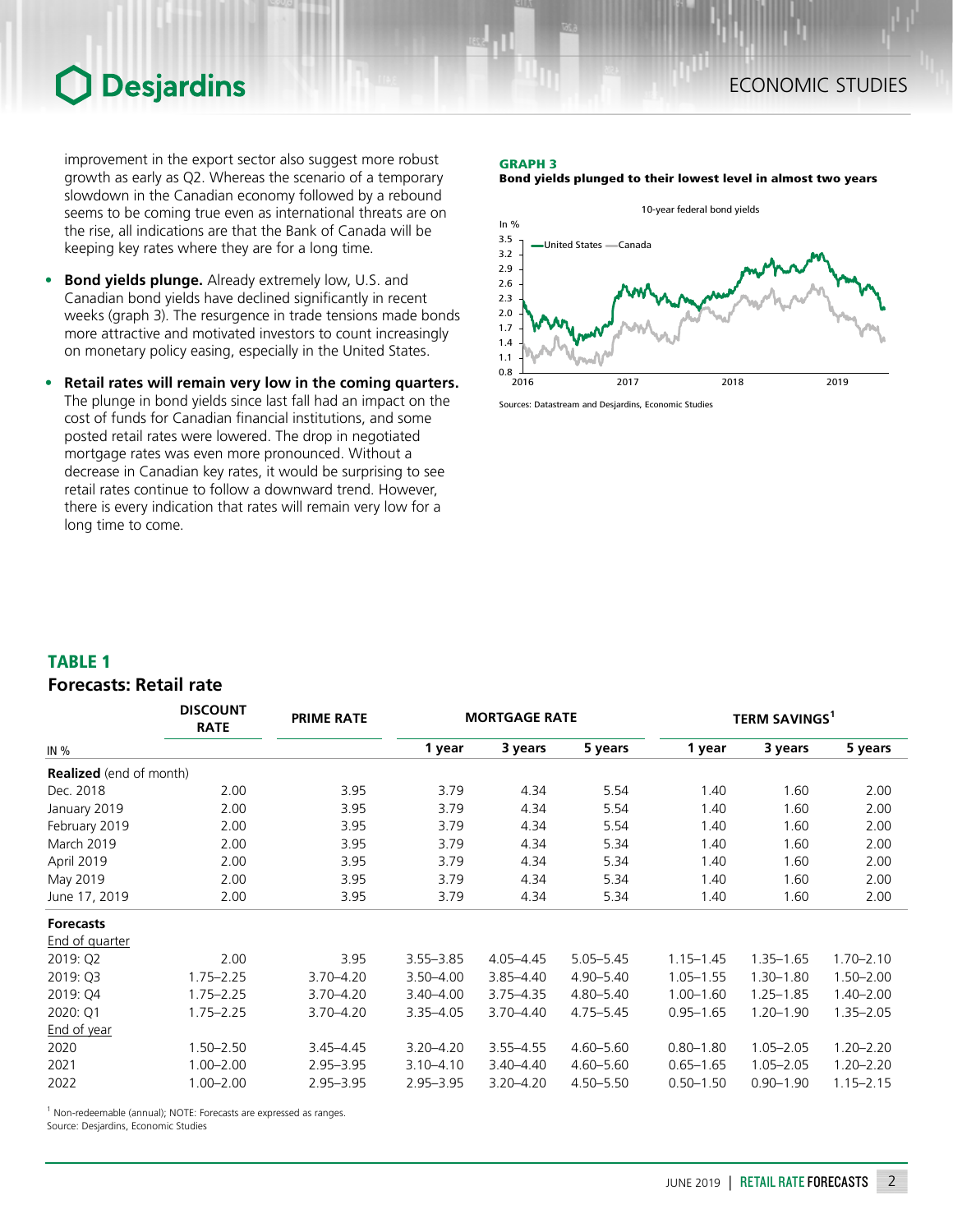## Exchange Rate

## Has the Rise in the U.S. Dollar Come to an End?

- The U.S. dollar trended up for a little more than a year against most of the major currencies. However, it took a new tack in June against the backdrop of anticipated lower interest rates in the United States and an increased appetite for risk on the financial markets (graph 4). The Mexican peso is one of the currencies that appreciated the most against the greenback recently as the threat of new tariffs was avoided.
- The Canadian dollar moved closer to US\$0.75. Major swings in oil prices had little impact on the Canadian exchange rate (graph 5). It mostly benefited from a weaker U.S. dollar and more favourable interest rate spreads.
- The euro climbed to more than US\$1.13 in June. Even though the euro zone economy still seems fragile, the common currency benefited from the depreciation of the U.S. dollar. The possibility of lower interest rates also seems greater in the United States as European monetary policy is already very accommodating. Across the Channel, the pound sterling is tending to stabilize after a major correction recorded in May due to the increasing uncertainty concerning Brexit.
- **• Forecasts:** Potential interest rate cuts in the United States could add downward pressure on the U.S. dollar, especially if the degree of risk aversion tends to decrease with rate cuts. The Canadian dollar could appreciate slightly, predominantly if the economic figures remain encouraging in Canada and the central bank refrains from accompanying the Federal Reserve with its interest rate cuts.

### GRAPH 4

### An upward trend had been detected since April 2018



\* Based on a basket of currencies that includes the Canadian dollar, euro, pound, yen, Swiss franc and Swedish krona. Sources: Datastream and Desjardins, Economic Studies

### GRAPH 5





Sources: Datastream and Desjardins, Economic Studies

| <b>Determinants</b>   | <b>Short-term</b> | Long-term |
|-----------------------|-------------------|-----------|
| Risk aversion         |                   |           |
| Commodity prices      | →                 |           |
| Interest rate spreads | ↗                 | →         |

## TABLE 2 **Forecasts: Currency**

|                        | 2018   |        | 2019   |        |        |        | 2020   |                  |        |        |
|------------------------|--------|--------|--------|--------|--------|--------|--------|------------------|--------|--------|
| <b>END OF PERIOD</b>   | Q3     | Q4     | Q1     | Q2f    | Q3f    | Q4f    | Q1f    | Q <sub>2</sub> f | Q3f    | Q4f    |
| US\$/CAN\$             | 0.7748 | 0.7333 | 0.7493 | 0.7550 | 0.7650 | 0.7600 | 0.7650 | 0.7600           | 0.7600 | 0.7550 |
| CAN <sub>\$/US\$</sub> | .2906  | .3638  | .3346  | 1.3245 | .3072  | 1.3158 | 1.3072 | 1.3158           | 1.3158 | .3245  |
| CAN\$/€                | .4990  | .5590  | .4986  | .4967  | 1.4902 | .5000  | 1.5033 | 1.5263           | 1.5395 | .5497  |
| US\$/€                 | .1615  | 1.1431 | .1228  | 1.1300 | 1.1400 | 1.1400 | 1.1500 | 1.1600           | 1.1700 | 1.1700 |
| US\$/£                 | .3041  | .2736  | .3031  | .2700  | .2800  | .3000  | 1.3300 | 1.3400           | 1.3600 | .3700  |

f: forecasts

Sources: Datastream and Desjardins, Economic Studies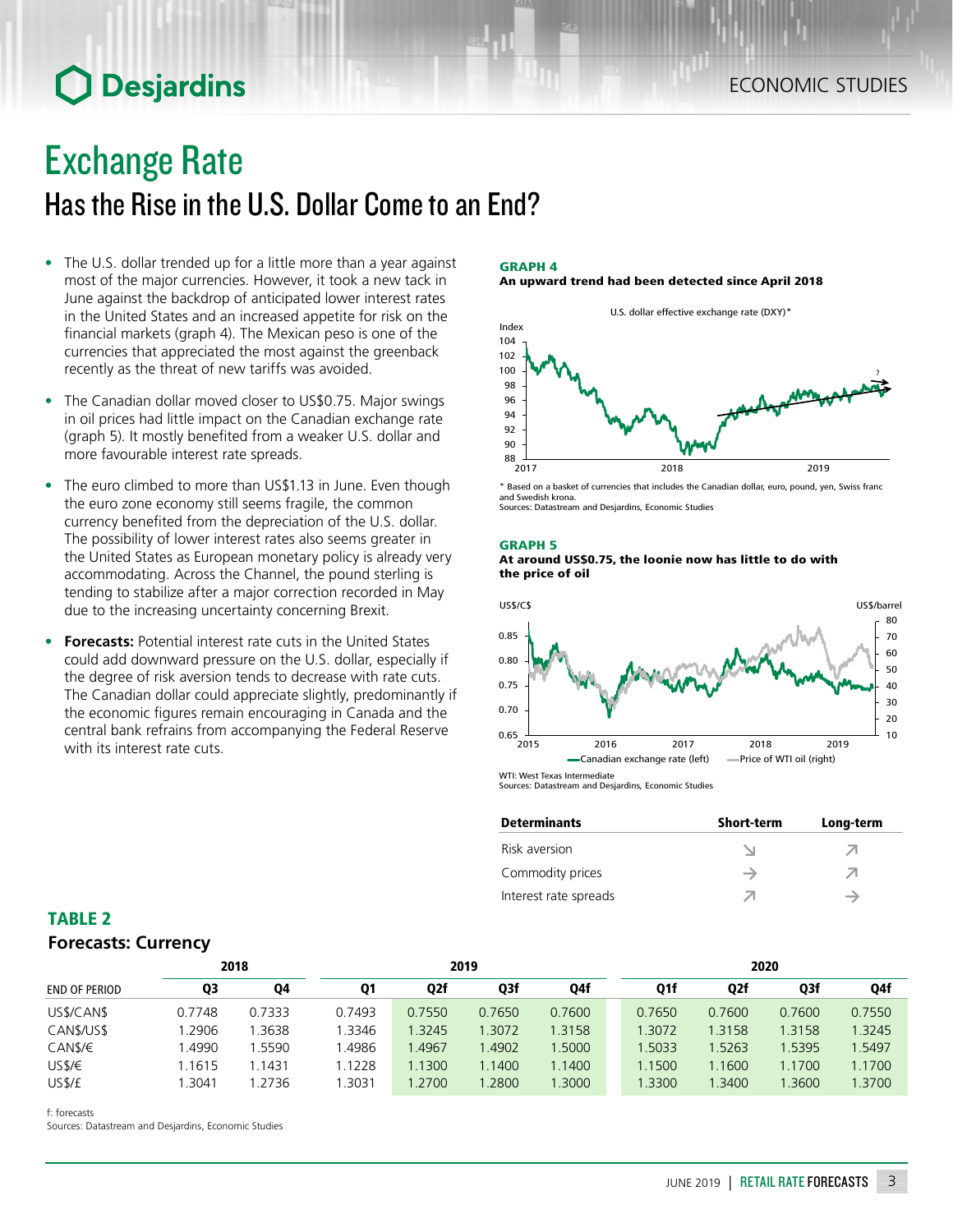## Asset Classes Return Fears of a Trade War Spur Bonds

- **• Trade tensions are back in full force.** The abrupt end to the trade truce in early May has revived concerns about the global economy and brought back significant volatility on the financial markets. After a remarkable rebound, stock markets slumped while the drop in bond yields accelerated (graph 6). Investor concerns peaked in early June when President Donald Trump threatened to impose tariffs on all imports from Mexico. However, a last-minute deal between the Mexican and U.S. leaders to improve border security helped avoid opening a new front in the trade wars.
- **• Investors are counting on significant help from the Federal Reserve (Fed).** Thus far the stock market decline since the return of substantial trade tensions has been fairly contained, especially in North America. This seems to mostly reflect the fact that investors are betting more and more on central banks stepping in to offset the negative impact of the trade tensions. It is worth remembering that a major change in the Fed's tone at the beginning of the year boosted the stock market rebound after a difficult 2018. Now, the market is positioned for a number of drops in U.S. key rates between now and the end of 2019 (graph 7).
- **• The bond market is benefiting from the situation.** The increased demand for safe-haven assets and the expectation of an imminent decrease in key rates have caused bond yields to plummet in North America. The spread between the 10‑year and 3‑month rates is once again firmly negative on both sides of the border (graph 8). Still, this does not seem to reflect real expectations of a recession, since the reaction of credit spreads, like the one of stock market indexes, has been restrained. Under these circumstances, Canadian bond indexes have done very well, and an attractive 5% gain is now foreseeable for all of 2019.
- **• Commodities hit by the uncertainty.** Commodity prices declined significantly in recent weeks, and the price of WTI (West Texas Intermediate) oil approached US\$50 per barrel (graph 9 on page 5). This seems to primarily reflect growing concerns about the Chinese economy, from which the demand is still key for industrial commodities. A rise in oil inventories in the United States also contributed to the drop in the price of crude.

GRAPH 6 Trade tensions caused stock markets and bond yields to fall



Sources: Datastream and Desjardins, Economic Studies

GRAPH 7





Sources: Datastream, Bloomberg and Desjardins, Economic Studies

### GRAPH 8 The yield curve inverted once again

Spreads between 10-year and 3-month federal bond yields



Sources: Datastream and Desjardins, Economic Studies